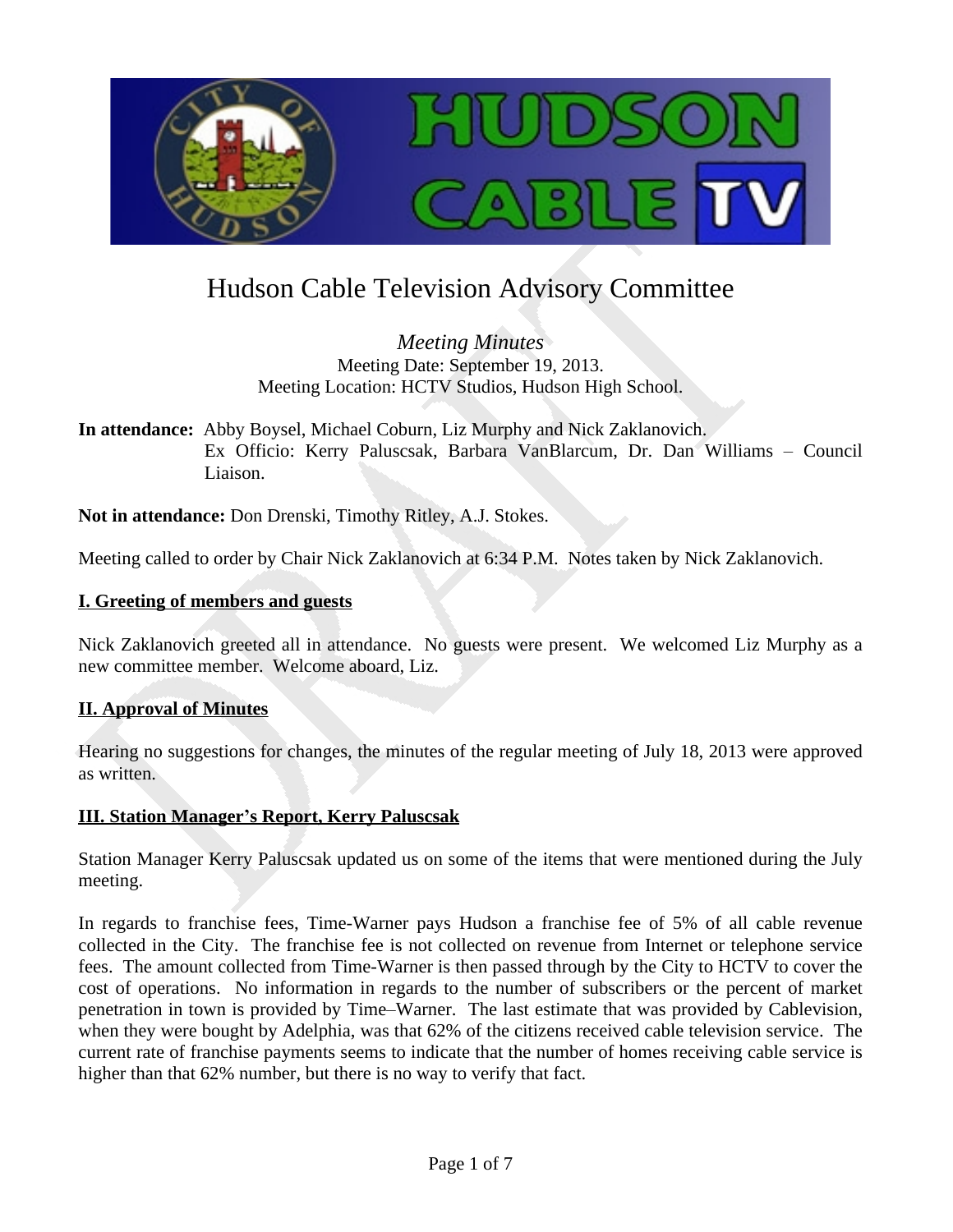## **III. Station Manager's Report, Kerry Paluscsak, continued**

Kerry reported that the budget for the current year is in good shape. No discussions have been held or are planned in the near future for including Cuyahoga Falls or Boston Heights in the HCTV service area, within the Hudson City School borders. There may be some movement in that direction later in the year, as Council and the Mayor consider including such a proposal in the regionalism initiatives that have been discussed previously.

Coverage of Hudson High School football has commenced on HCTV. Some video wiring at Memorial Stadium still remains to be completed between the Press Box and the main connection junction block behind the stands. Short temporary cable runs are still needed to make up for those missing video lines. All of the audio lines between the studio and the stadium are complete.

Election season has begun and HCTV is providing Public Access time to candidates that request time. Some candidates recorded programs for themselves earlier in the day of the meeting. Michael Coburn asked about production rules and the scheduling the candidate's programs. Kerry responded that it is considered Public Access programming, and therefore, the election productions must conform to the Public Access rules. The scheduling of the candidate programs is handled in as fair and equal a manner as possible.

Abby Boysel thought that it would be a good thing to have the candidate programs run as a rotating block of programs, which would allow the citizens to see and compare the candidates easily.

Liz Murphy asked about the status of the canvas covers for the HCTV camera positions at Memorial Stadium. Kerry answered that the top covers were installed on the day of the first football game and the side covers are still being fabricated and will be installed shortly.

Kerry mentioned that HCTV will produce two women's volleyball games in the next month. Abby suggested that perhaps Wrestling would be another sport to cover. Abby said that she would like to record some of the wrestling matches. Kerry added that it would be possible to use the studio cameras to record wrestling events in the gymnasium, if desired, rather than trying to record the event with the Public Access cameras.

Kerry said that HCTV will be providing election result updates again this year. He is able to perform that task via remote access into the station's graphics computer.

Kerry and station engineer Dan Gerbracht attended an equipment show in Columbus in the week prior to the meeting. They attended the show to get ideas on the planned upgrade to the Council Chamber video capabilities, including replacing the single-chip security-type cameras that are in use now with higher definition cameras. The video switcher in the chambers is also planned for an upgrade.

Michael added that one comment that he had received about HCTV was that the audio portion of the Council meetings could use some improvement. Kerry responded that the Council Workshops are a problem because only four PZM microphones are used at those events. Kerry thought that perhaps two additional microphones could be added to improve the sound pick up during the Workshop meeting.

Kerry said that the City is looking to expand the video recording in the Council Chambers to some of the other boards and committees that meet there. The goal is to provide a documentation of the meeting discussions, without requiring staff to be present to take the notes. The video recording will not totally replace the written notes, but instead, will supplement them.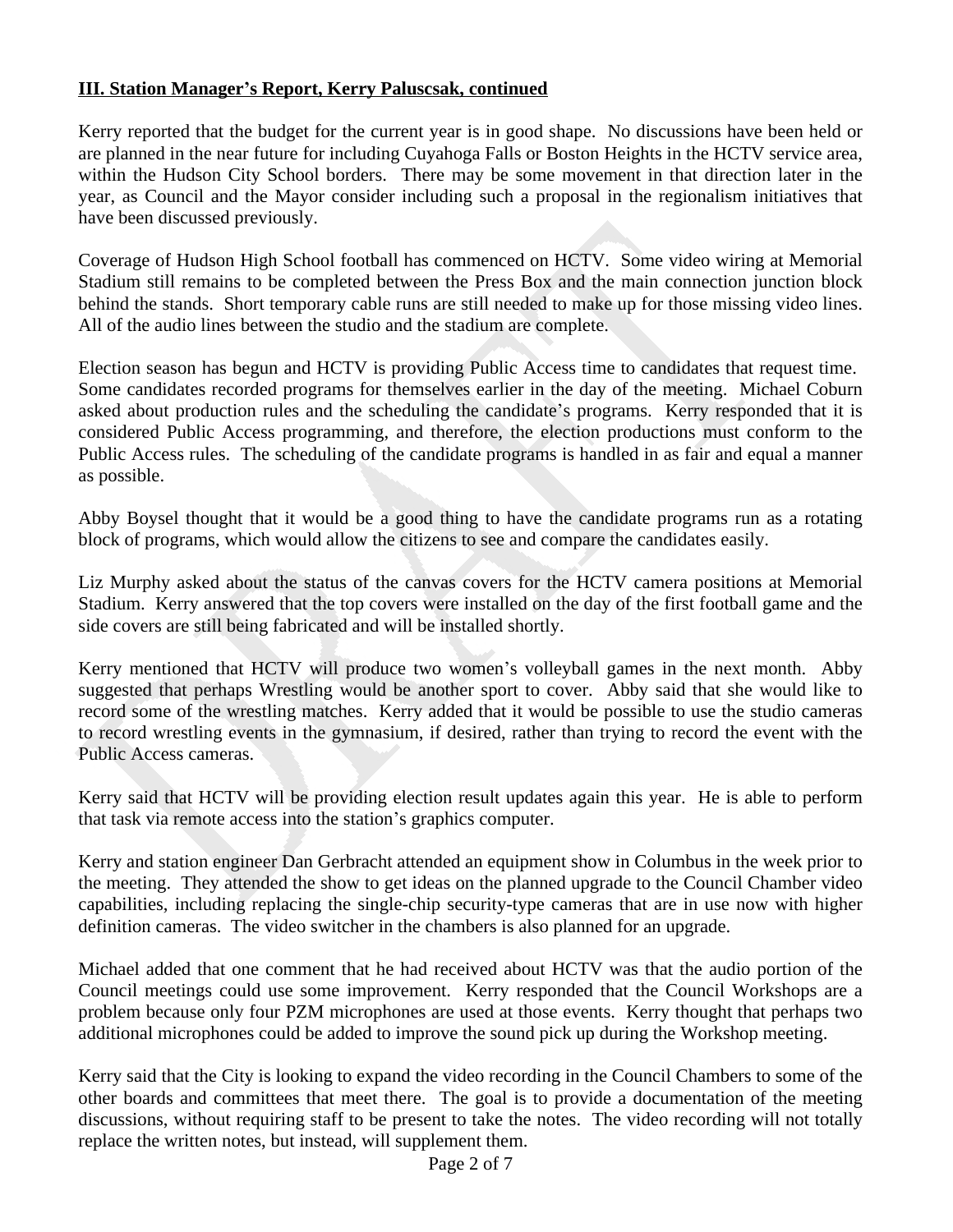## **III. Station Manager's Report, Kerry Paluscsak, continued**

Nick asked if the wiring in the gymnasium is complete. Kerry said that the wiring is all in place in the Gym, but the cable terminations still need to be installed, connectors that will allow the cameras to be plugged in easily for use.

Nick asked about the candidate forum that is put on every election year by the League of Women Voters. Kerry said that the national organization of the League will not allow the event to be recorded, due to concerns over comments being taken out of context.

Dr. Williams said that the Rotary candidate forum will take place a week prior to the election. The Rotary meetings are routinely presented on HCTV, but the program may not appear on the schedule until just before the election.

# **IV. CAP ACT Update**

Kerry reported that the primary organizations that have been promoting the CAP Act have been in contact with the Congress members, and support seems to be in place. However, with the current budget discussions occupying Congress, the CAP Act may not be a priority item at this time. Sponsorship for the bill appears to be strong.

Liz asked why anyone would not be in favor of the CAP Act. Kerry answered that the cable companies would be the only group that would not be in favor of the act becoming law, because enactment would impact their revenue stream.

## **V. Public Access Update – Barbara VanBlarcum**

Public Access Coordinator Barbara VanBlarcum updated the group on the public access programs that had come about since the last meeting.

Lots of bulletin board announcements have been coming in, particularly since the school season has started. Holy Trinity Church has restarted production of their program. The producers of the Healthy Hudson program that aired previously on the station are still unable to resume production, due to work schedule changes. However, one of the producers has recorded a program regarding Hands On CPR, featuring a gentleman whose life was saved by the revival procedure.

Nick has delivered a program about the Friends of Hudson Parks event called Pack the Pond at Hudson Springs Park. The production on the Barlow Farm Fall Fest has just started being edited and will include some second camera recording provided by a high school student.

Liz asked if any recording was done at the recent Family Fun Night. Dr. Williams said that, although no recording was done at the event, it was a successful event that will most likely come back again next year.

Barb said that a weekly Public Access program called Memory Matters will start appearing on the schedule. It is a 15 minute program, recorded in the studio. The production schedule for the program is set for the next year, in advance.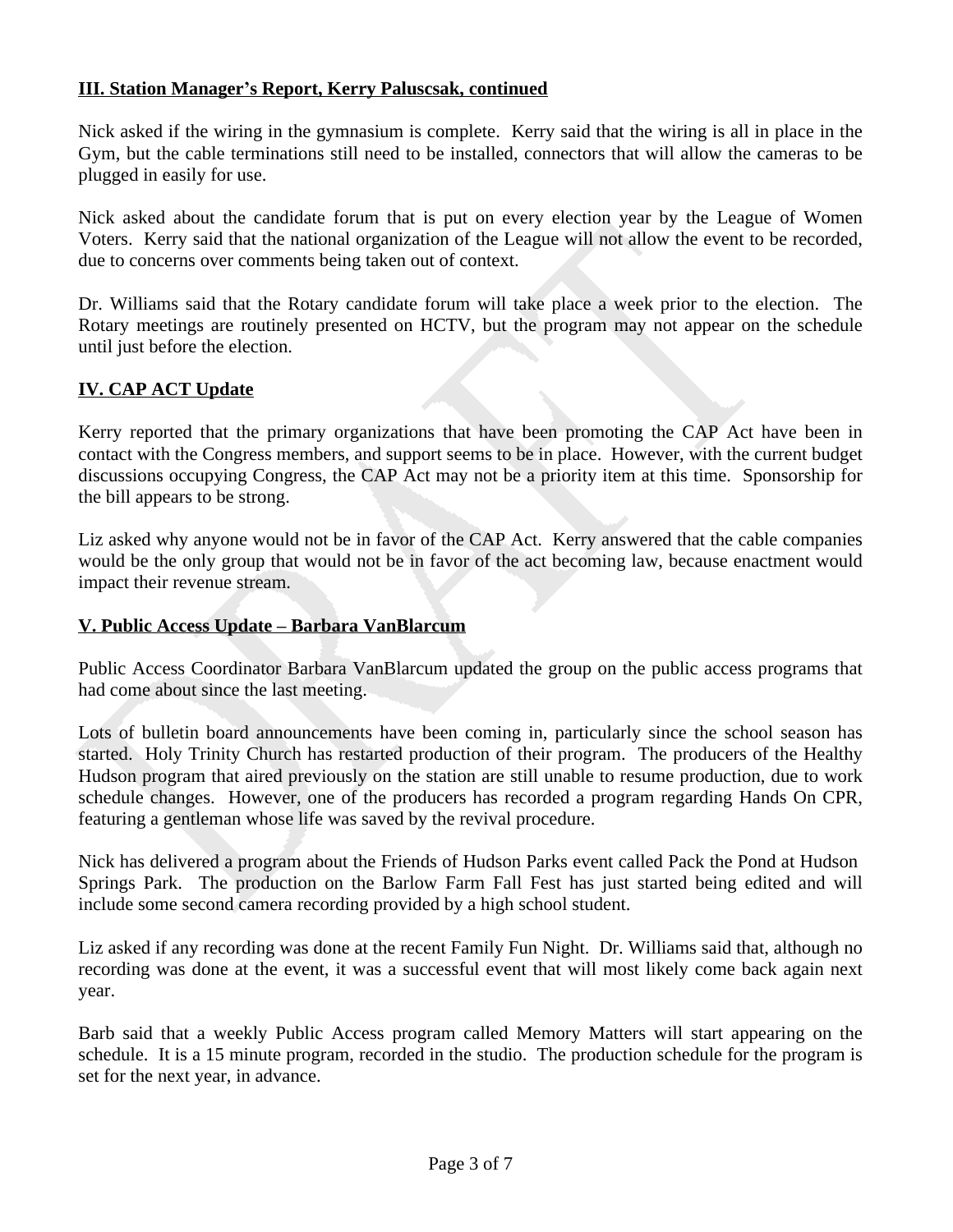## **V. Public Access Update – Barbara VanBlarcum, continued**

Brian Suntken continues to produce the Music from the Buckeye State series of programs. He has also recorded all summer long at music programs at Kent State University and continues to produce the Bravo Arts program, also affiliated with KSU.

We were all happy to learn that The Half Hour Show is returning to HCTV with new productions, starting the week of the meeting. The hosts are the same, Christopher Dolciato (Left Chair) and Gary Maher (Right Chair) as when they stopped production several years ago. They are asking for ideas on new productions.

Kabhir Bathia has also recorded a new Up Late program recently and hopes to produce more shows this fall.

#### **VI. Community Organization Liaison**

Nick reported that both he and Michael had attended the Friends of Hudson Parks regular meeting to promote HCTV availability to the members in attendance.

We have also reached out to the Hudson Farmer's Market director, which has resulted in a Public Access program that focused on the Community Days event at the Market.

Nick also said that he had recorded a Fire Truck Muster event that took place at Barlow Farm Park a few weeks ago. The event, sponsored by the Hudson Fire Department, featured 15 -20 vintage pieces of fire equipment, all on display and operational. The event recording should turn into a very entertaining program.

Nick said that he would like to visit more community organizations from some of the list of city groups that was generated. Liz said that she would be meeting with the senior citizen organization about Destination Hudson, so she may add an HCTV presentation to her Destination presentation.

Barb asked if we had interfaced with the Hudson Jaycees as a possible contact organization. She thought that they would be interested in promoting their Hudson Haunted House endeavor on the station. Dr. Williams asked if the station had ever covered the annual Rotary Auction. Barb said that she had attended the event, and had promoted it on the station, but no recording has ever been done.

Liz asked if the station has ever done anything with the Hudson Community First organization. Barb said that the station had some contact when Community First started up, but has not had any contact since in regards to promoting the organization on HCTV.

Barb mentioned that the Yoga Lounge expressed interest in producing a program, but seems to have put that effort "on the back burner". They would need to check out equipment to record at the Yoga Lounge location, and that appeared to be problematic to them proceeding further.

Liz was also going to speak to the Hudson Newcomers organization about Destination Hudson. They would also be a good group for HCTV to present to. Barb mentioned that the station has recorded the Newcomer's annual fashion show in the past years.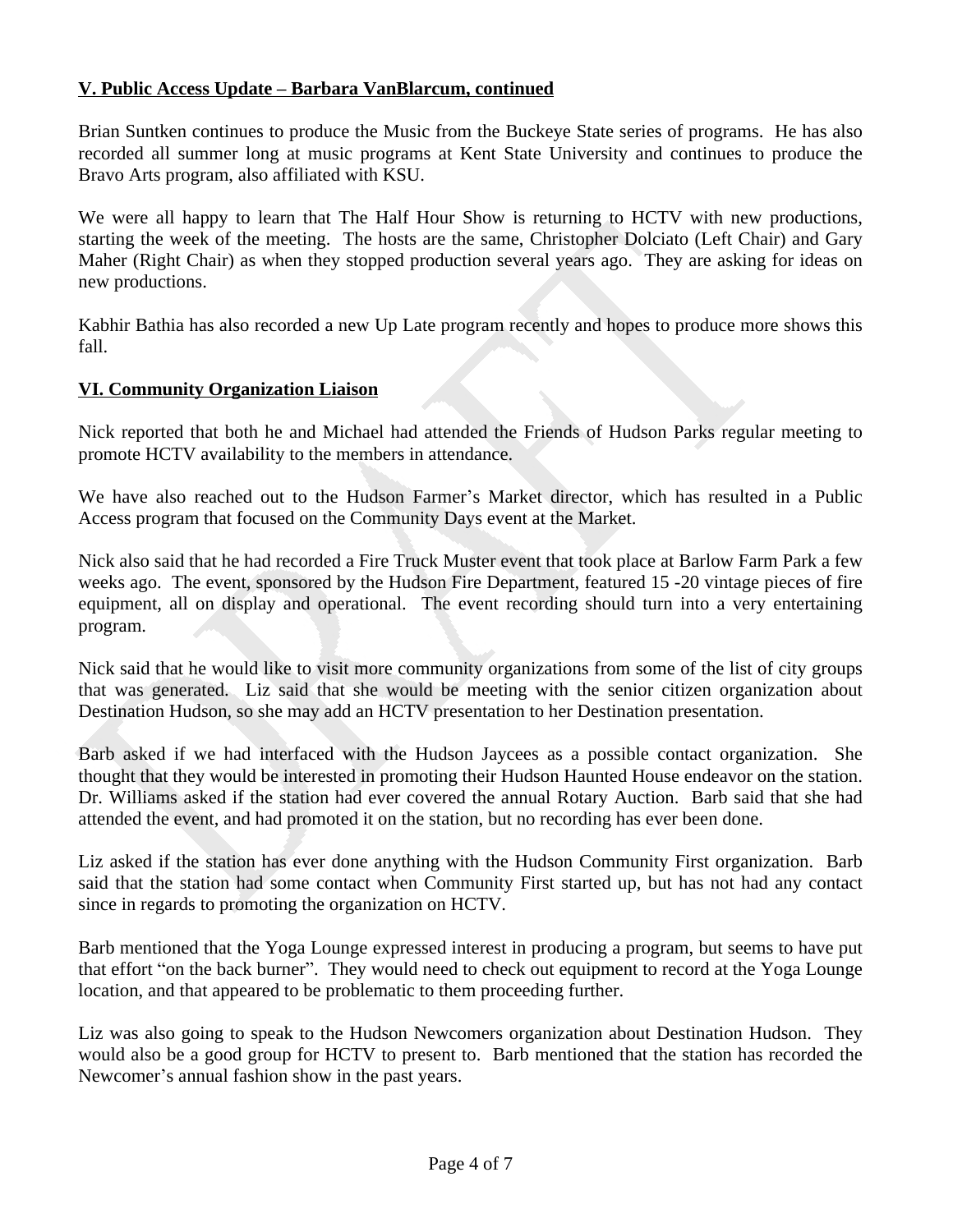## **VI. Community Organization Liaison, continued**

Liz asked about working with the Hudson Garden Club. Barb said that their Club presentations are regularly recorded and presented on the station. Katy Robinson from the station was actually recording the Garden Club event on the same evening of our meeting. The presentation that Katy will be recording is of Mark Trapp from the Trapp Family Farm on Route 303 in Peninsula, a natural farm operation.

Nick mentioned that he noted that there are members of the Friends of Hudson Parks that also serve on the Park Board. We were under the impression that we could not serve on the Cable Advisory Committee, while also serving on a potential Friends of Hudson Cable organization. The situation with the Parks group seems to negate that impression. Dr. Williams said that he would check that out to see if we could have a similar arrangement with our committee members.

Liz asked about a comment in the previous minutes that the HCTV channels 15, 16 and 17 were not available to some subscribers of Time Warner. Kerry said that he is anticipating the delivery of a report from Time Warner on a resolution to the possible problem with delivering HCTV channels on the digital tier. Kerry said that it is a programming manpower situation in the "mapping" of the digital encoder boxes for each served community that needs to be resolved by Time Warner.

Michael asked if perhaps the committee members should contact Time-Warner to inquire about and perhaps move along a resolution to the channel mapping problem. Kerry suggested that we wait a t least a month to do so. Kerry said that he will get in touch with his contact at Time-Warner for an update on the situation. He also mentioned that his Time-Warner contact mentioned to him that HCTV is doing Public Access the way it is supposed to be done and that is what Time-Warner would like to see other communities do with their Public Access stations.

Kerry said that Time-Warner does monitor local media for references, positive or negative, regarding their service. Kerry said that he will be doing an interview for Hudson Monthly in the next week and that could be an opportunity for him to indicate that end users need to let Time-Warner know if they do not receive HCTV.

Liz mentioned the refrigerator pack initiative that has been promoted by the Hudson Friends of EMS group. Barb added that the group has recorded a few PSA-type announcements at the station concerning the refrigerator packs.

Dr. Williams suggested that we should visit the Friends of EMS organization on a liaison visit to promote HCTV. Barb added that even though they have contacted HCTV previously, she thought it would be a good idea to invite them to come back again.

Nick said that he would be sending out e-mails before the next meeting, asking for volunteers to schedule a couple of liaison visits.

#### **VII. Committee Fund Raising Development**

Nick reported that there will be a non-profit grant seminar offered by the Hudson Library & Historical Society sometime in November. He has already reserved a spot at that seminar.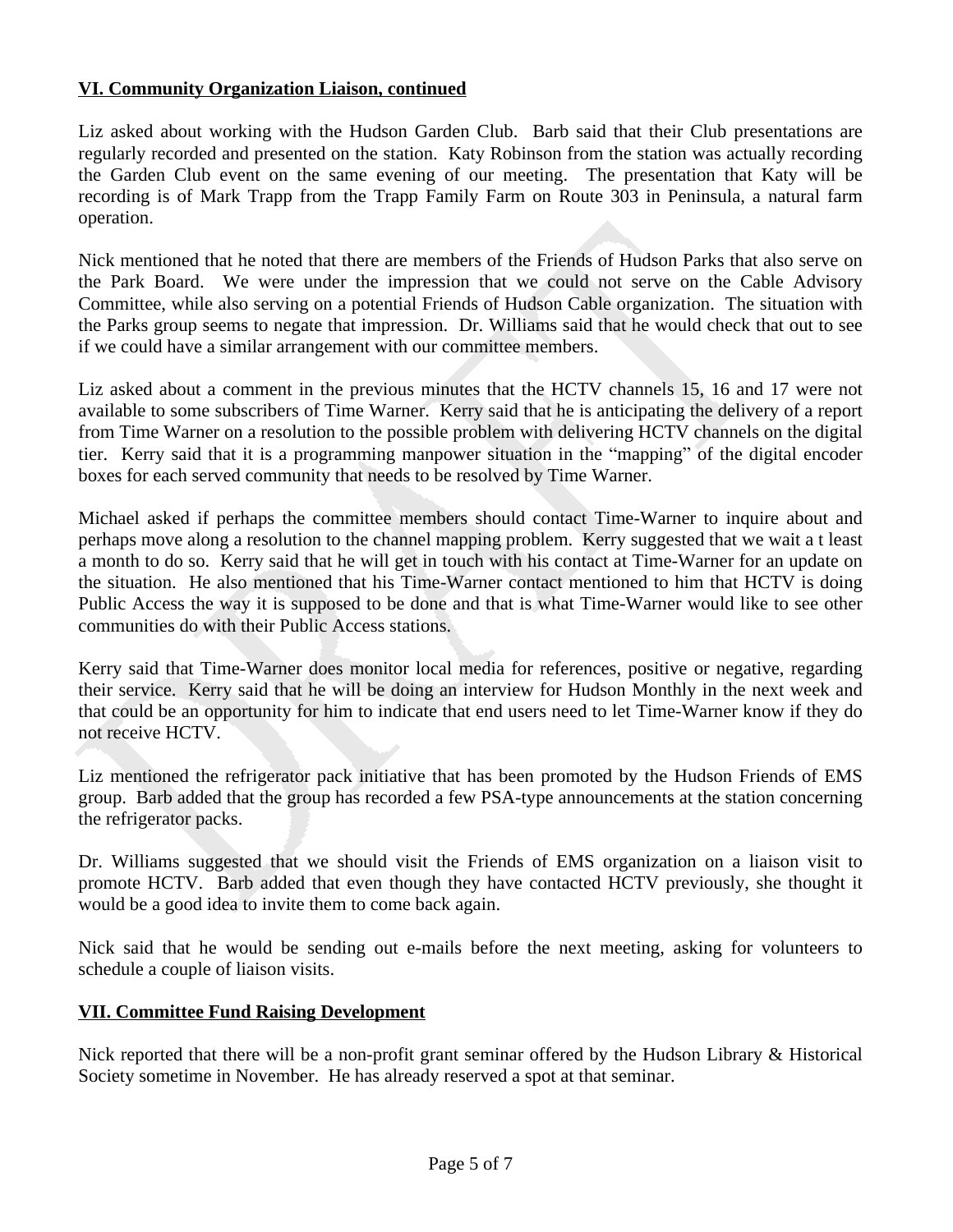# **VII. Committee Fund Raising Development, continued**

Liz mentioned that by joining the Foundation Center of Cleveland she has had the opportunity to attend a few of their seminars. Liz thought that it was important to get different views from different people on the grant writing effort.

Liz also mentioned that ICF, one of the targets that we selected for a grant submittal, only accepts grant applications in the spring season. Liz asked about the Burton Morgan Foundation. Barb said that the Morgan foundation does not deal with municipalities, so that precludes any further grant contact with that organization. Liz said that perhaps a "Friends of" organization would be a good thing to have, just for such a situation.

Dr Williams reported that the Hudson Rotary has received the application from HCTV for a grant. The grant has not been approved yet, but Dr. Williams believes that it will be approved at the next Rotary meeting.

Liz mentioned that the History Fund could be a source of funds for the Oral History projects. The fund is financed by a check off on the personal tax return filings. Liz also mentioned The Foundation Center, which is an organization that helps non profits apply for grants. Free access to the Foundation Center web site is provided at the Hudson Library & Historical Society.

Liz asked what we are doing about establishing a "Friends of HCTV" organization. Kerry said that the initial stage of applying for the non-profit standing from the IRS would be the first step. Liz said that Destination Hudson is just starting the process of applying for non-profit certification.

Dr. Williams said that he is aware of several groups in town that are applying for the status and that he felt is was a reasonably easy effort that is pretty straight forward. Liz said that since she was already applying for non profit status for Destination Hudson as part of her position there, she could easily make a duplicate application regarding HCTV.

Dr. Williams said that he would inquire with the City to make sure that members of the committee could also be members of a concurrent non-profit group tied to the station.

## **VIII. Previous Meeting Follow Up Discussions**

Liz reported that she has had discussions with Mr. Chuck Wiedie, Economic Development Director for Hudson about reviving the Business Link program. Kerry added that he had spoken to Mr. Wiedie the same afternoon as the meeting. Mr. Wiedie told Kerry that he is happy that Liz is on the committee and is willing to be involved in the revival of Business Link. Nick added that he had sent an e-mail message to Mr. Wiedie about the program and had not received a response. Nick felt that maybe Mr. Wiedie was not interested in reviving the show, but the reports from Liz and Kerry seem to indicate that that assumption was wrong.